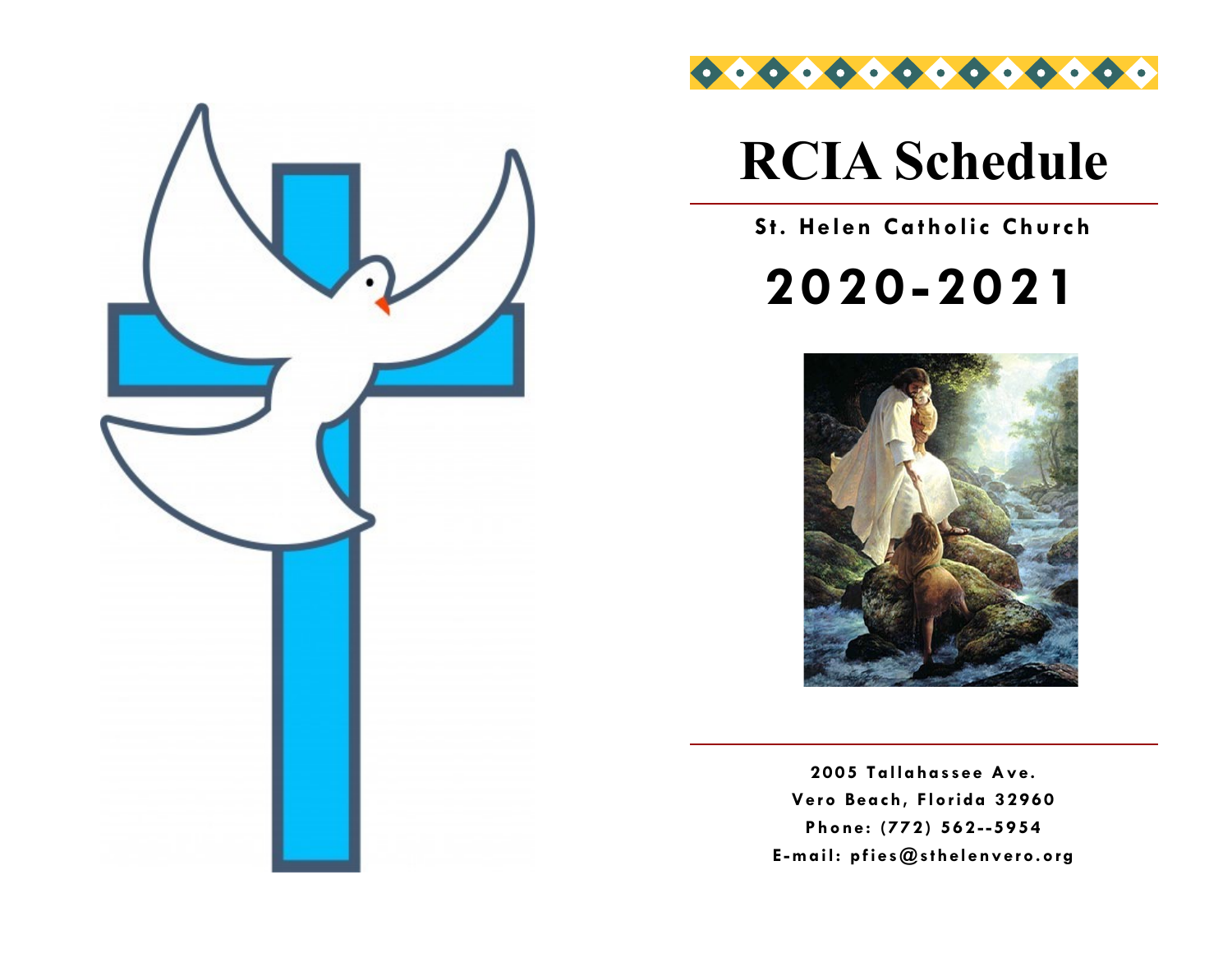



Welcome to the **RCIA**.

We enter this journey together. Together, we agree to make every effort to attend ALL of the sessions.

Should you be unable to do so, make sure that you contact Paige at Religious Education,(562-5954) as soon as possible regarding a make-up of the session that you missed.

R.C.I.A sessions begin by attending the 8:45 a.m. Mass on Sunday mornings.

Following Mass, the group will walk over to the CLC building to the Upper room and / or Chapel, to attend class. We will conclude no later than 11:30 a.m. **(We meet as a group to attend the 8:45 a.m. Mass in the Church. Reserved seating up front on Mary's side.)** 

The parish staff is here to assist you in any manner that it can as you go through this process. In the event that you have any questions regarding the process, a class, something that was said at a session, or just need to talk to someone, call Paige at the Office (562-5954). Our goal is to make this an enjoyable, fulfilling, and enriching experience for each of you. Important Steps to follow during this process:

- 1. Hand in a completed RCIA Information Sheet
- 2. Contact Paige at if you have been previously married, to learn more about the next steps.
- 3. Keep and open mind during the sessions.
- 4. Continually be open to God working through you, the members of your group, and the facilitators.

5. Don't ever be afraid to ask questions. It is the best way to LEARN.

**HOLY WEEK SCHEDULE :**

Page 7

• **Please follow bulletin announcements for Adoration & Stations of the Cross times** 

#### **4/1/21– HOLY THURSDAY MASS 7 P.M.**

**Please arrive by 6:30 pm to your reserved seating.**

• **Those having their feet washed, please wear sandals.**

**4/02/21- THE PASSION PRAYER SERVICE 3 p.m. Church** 

#### **4/03/21- HOLY SATURDAY**

- **RCIA Rehearsal 10 a.m. Church. Arrive by 9:30 am**
- **VIGIL MASS: 7:00 p.m. Arrive by 6:30 pm to reserved seating.**
- **\*RECEPTION TO FOLLOW IN ST. PATRICK ROOM**

#### **RCIA RETREAT DAY: T.B.A.**

**CONGRATULATIONS AND WELCOME TO THE CATHOLIC CHURCH. MAY THIS JUST BE THE BEGINNING OF A LIFE LONG JOURNEY OF FAITH. WE ARE ALWAYS HERE FOR YOU! STAY IN TOUCH!**

**S t. Helen Catholic Church**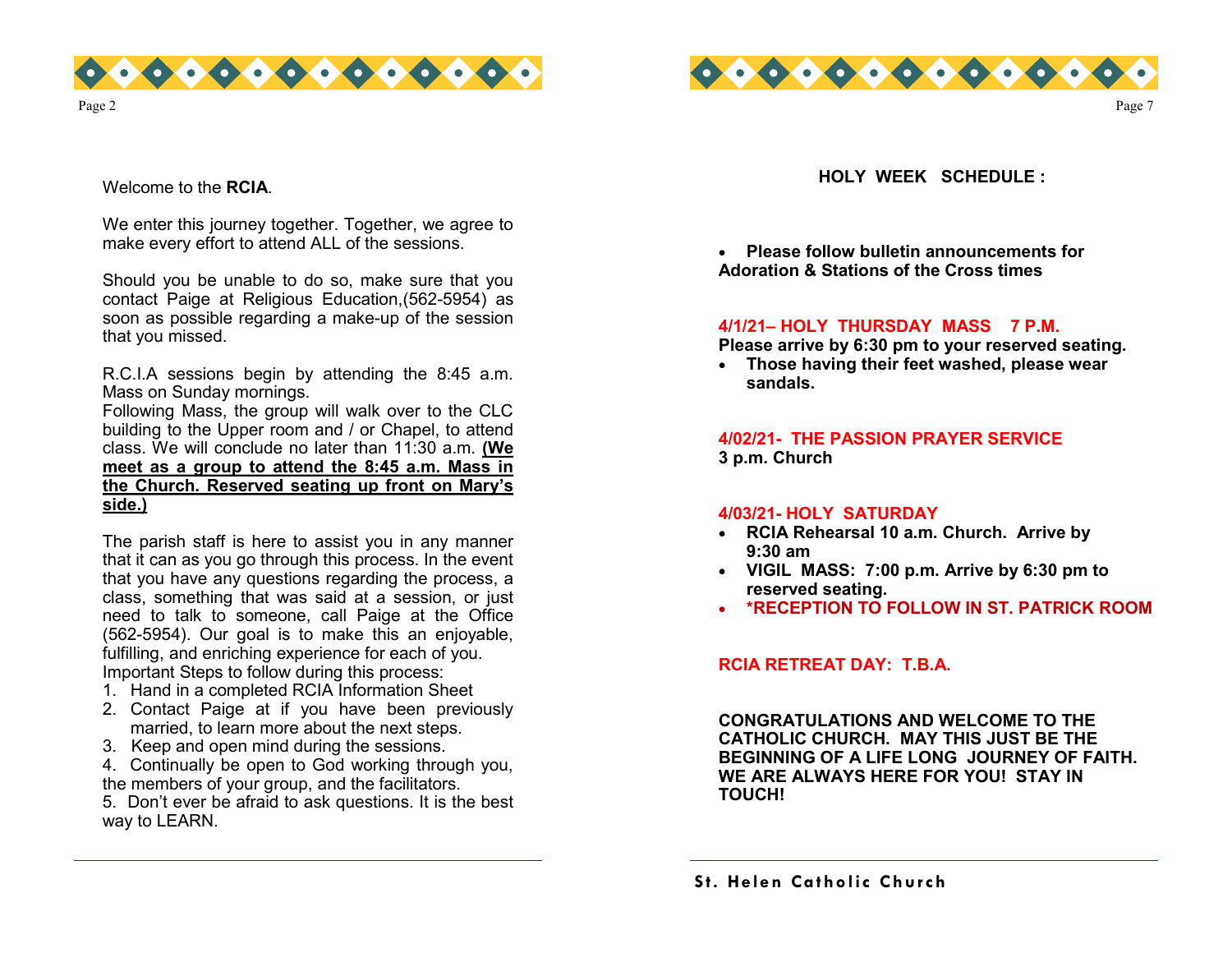



Page 3

#### **RITE OF ELECT**

#### **FEBRUARY 21, 2021 @ 2:30 PM**

**Cathedral of St. Ignatius Loyola** 

**Please meet the RCIA team by 2 p.m. at the latest. Please let us know in advance if you need a ride. We will be sitting in the St. Helen Church reserved seating area. Please bring your SPONSOR. Let us know if they cannot be present & we will assign someone to you for the Rite of Elect. Please dress in church attire. There will be a reception to follow. Directions: I-95 South to PGA West 79B Continue South on Military Trail Cathedral is on the right (corner of Holly Dr. & Military) (561) 627-2565**



#### **SCHEDULE OF EVENTS:**

**Classes begin: Welcome/ Introductions/ Important** 

**\_\_\_\_\_\_\_\_\_\_\_\_\_\_\_\_\_\_\_\_\_\_\_\_\_\_\_\_\_\_\_\_\_\_\_\_\_\_\_\_\_\_\_\_\_\_\_\_\_\_\_\_\_\_\_**

**Information for you to know…….**

**9/13/20- Session 1– The Journey of Faith :**

**Trinity, Faith and the God Who is Love**

**9/20/20- Session 2: Divine Revelation:**

**God seeking us and the Compass for our lives**

**9/27/20- Session 3: The Bible**

**God's love letter to Humanity** 

**10/04/20- Session 4- The Story of Salvation** 

**Creation, Fall and Redemption** 

**10/11/20- Session 5: Who is Jesus?** 

**Just a Good man or Lord of our Lives?**

**10/18/20 Session 6: The Paschal Mystery** 

**The mystery of Jesus' death and resurrection**

**S t. Helen Catholic Church**